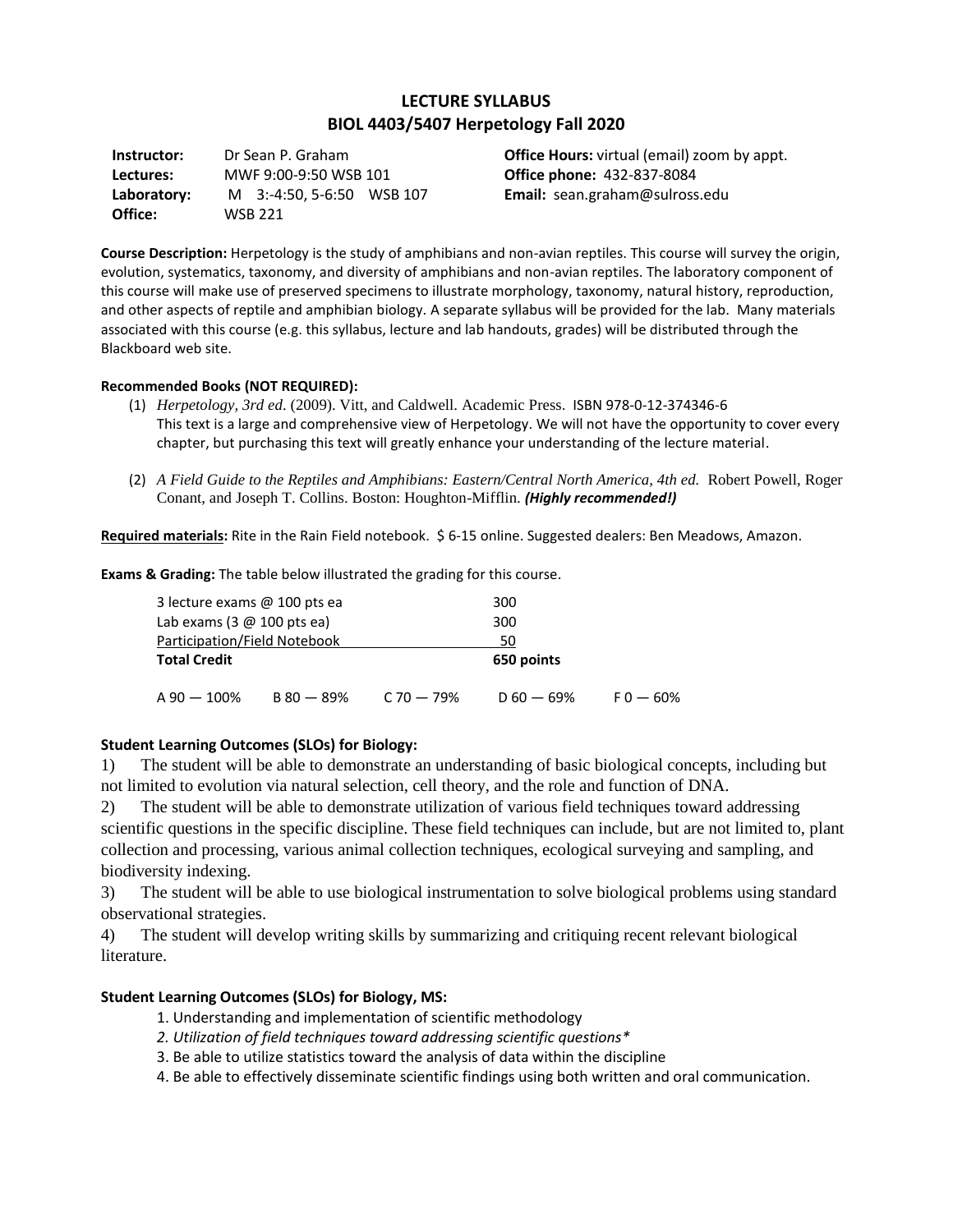## **Marketable Skills:**

- **1)** Ability to organize, analyze, and interpret data.
- **2)** Proficiency in using presentation software.
- **3)** Experience in managing time and meeting deadlines.
- **4)** Ability to speak effectively and write concisely about scientific topics.
- **5)** Experience in the development of professional email correspondence.

## **Tentative schedule** (subject to change)

| Week | week of                                   | <b>Topic</b>                                      |
|------|-------------------------------------------|---------------------------------------------------|
|      |                                           | Introduction                                      |
|      |                                           | Evolution of amphibians from fishes               |
|      | Early evolution of Amphibia               |                                                   |
| 2    |                                           | Labor Day Sep 7 no classes, no lab                |
| 2    |                                           | Characteristics of modern Caudata & Gymnophiona   |
| 3    |                                           | <b>Characteristics of modern Anura</b>            |
| 3    |                                           | Evolution of Amniota from Tetrapoda               |
| 4    |                                           | Major groups of amniotes: what is a reptile?      |
| 4    |                                           | Evolution of Archosauromorpha & Lepidosauromorpha |
|      | $\Gamma$ ingt $\Gamma$ vam: $\Omega$ ot 2 |                                                   |

# **First Exam: Oct 2**

|  | Water Economy |
|--|---------------|
|--|---------------|

- Gas Exchange
- Temperature
- Evolution of Endothermy/Thermoregulation
- Amphibian & Reptilian Locomotion
- Special sensory adaptations
- Special sensory adaptations

# **Second Exam; October 30**

- Amphibian and Reptile foraging behavior
- Escape from predation by amphibians and reptiles
- Reproductive biology of Caudata and Gymnophiona
- Reproductive biology of Anura
- Reproductive biology of Anura
- Reproductive Biology of Reptilia

# **Thanksgiving Holiday Week of Nov 26**

- Reproductive biology of Reptilia
- Conservation of Herps

# **Last day of class Dec 2. Finals Week Dec 4, 7-9**